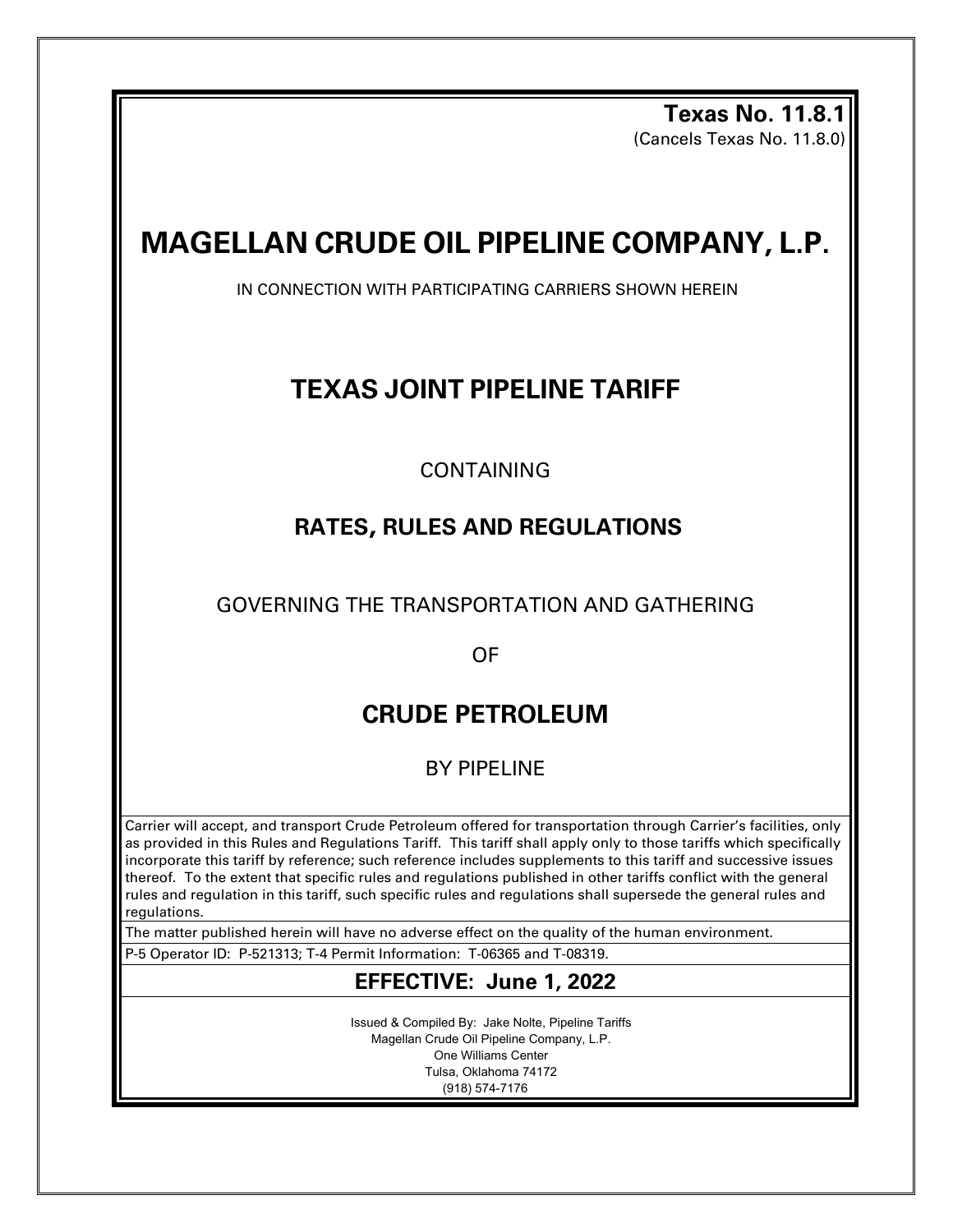#### **General Application**

Rules and regulations published herein apply only under tariffs which make specific reference by number to this tariff; such reference will include supplements hereto and successive issues hereof**.** 

Crude petroleum will be transported through carrier's facilities only as provided in this rules and regulations tariff, except that specific rules and regulations published in individual tariffs will take precedence over rules and regulations published herein.

#### **Special Application**

The rules and regulations in Section I of this tariff will apply under tariffs made subject to the rules and regulations of the Railroad Commission of Texas as published in this tariff. The rules and regulations in Section I and II of this tariff will apply under local tariffs.

#### **Application of Rates from Intermediate Points**

From any point named in tariffs making reference to this tariff which is intermediate to a point from which rates are published, through such unnamed point, apply from such unnamed point the rate from the next more distant point.

#### **SECTION I**

### **Rules and Regulations of Railroad Commission of Texas Rule §3.71, Pipeline Tariffs**

#### 1. **ALL MARKETABLE OIL TO BE RECEIVED FOR TRANSPORATION**

By the term "marketable oil" is meant any crude petroleum adapted for refining or fuel purposes, properly settled and containing not more than two percent (2.0%) of basic sediment, water, or other impurities above a point six (6) inches below the pipeline connection with the tank. Pipelines shall receive for transportation all such "marketable oil" tendered; but no pipeline shall be required to receive for shipment from any one person an amount exceeding three thousand (3,000) barrels of petroleum in any one day; and, if the oil tendered for transportation differs materially in character from that usually produced in the field and being transported there from by the pipeline, then it shall be transported under such terms as the shipper and the owner of the pipeline may agree or the commission may require.

#### 2. **BASIC SEDIMENT, HOW DETERMINED – TEMPERATURE**

In determining the amount of sediment, water or other impurities, a pipeline is authorized to make a test of the oil offered for transportation from an average sample from each such tank, by the use of centrifugal machine, or by the use of any other appliance agreed upon by the pipeline and the shipper. The same method of ascertaining the amount of the sediment, water, or other impurities shall be used in the delivery as in the receipt of oil. A pipeline shall not be required to receive for transportation, nor shall consignee be required to accept as a delivery, any oil of a higher temperature than 90 degrees Fahrenheit, except that during the summer oil shall be received at any atmospheric temperature and may be delivered at like temperature. Consignee shall have the same right to test the oil upon delivery at destination that the pipeline has to test before receiving from the shipper**.** 

#### 3. **"BARREL" DEFINED**

For the purpose of these sections, a "barrel" of crude petroleum is declared to be forty-two (42) gallons of 231 cubic inches per gallon at 60 degrees Fahrenheit.

#### 4. **OIL INVOLVED IN LITIGATION, ETC – INDEMNITY AGAINST LOSS**

When any oil offered for transportation is involved in litigation, or the ownership is in dispute, or when the oil appears to be encumbered by lien or charge of any kind, the pipeline may require of shippers an indemnity bond to protect it against all loss.

#### 5. **STORAGE**

Each pipeline shall provide, without additional charge, sufficient storage, such as is incident and necessary to the transportation of oil, including storage at destination or so near thereto as to be available for prompt delivery to destination point, for five days from the date of order of delivery at destination.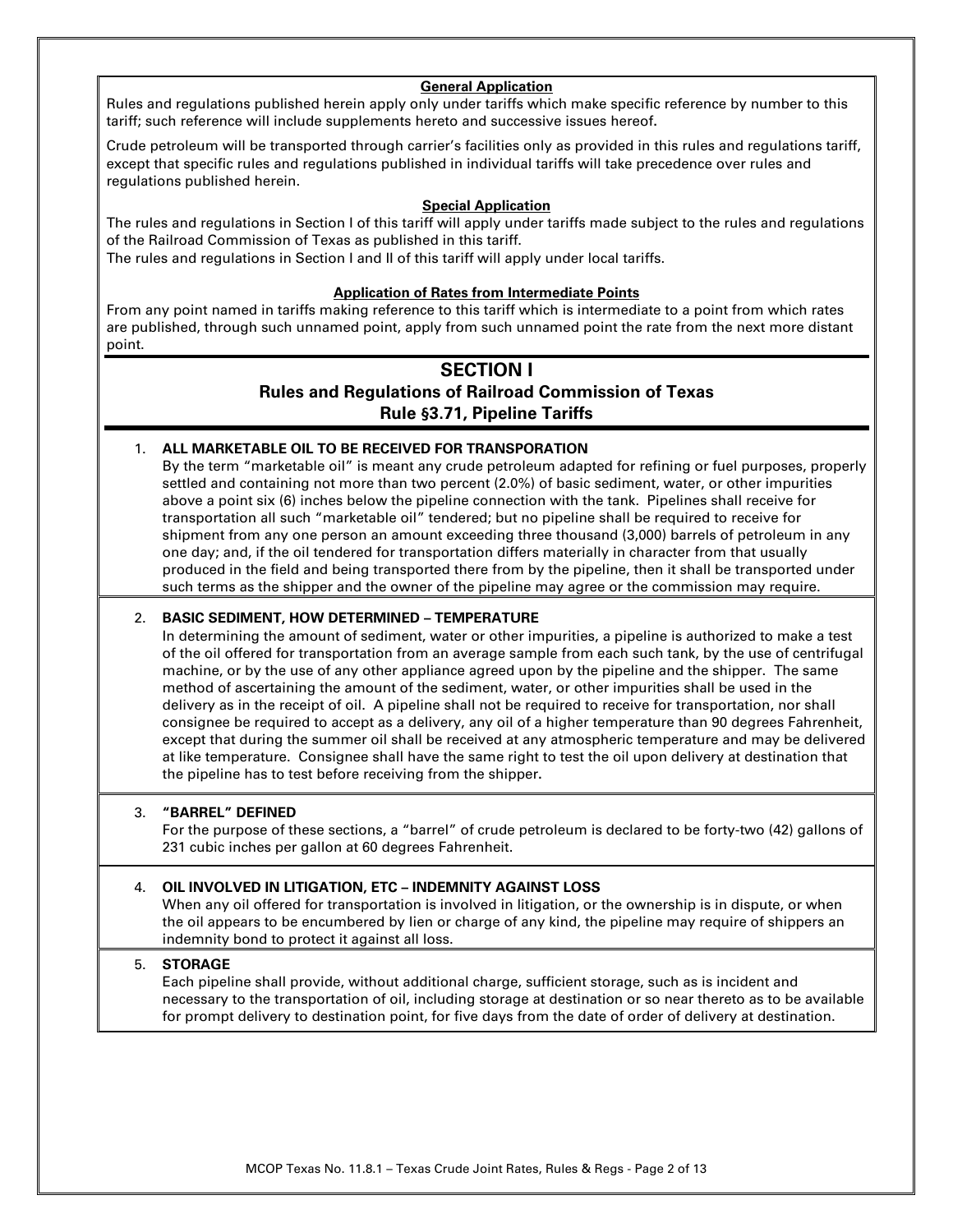#### 6. **IDENTITY AND MAINTENANCE OF OIL**

A pipeline may deliver to consignee, either the identical oil received for transportation, subject to such consequences of mixing with other oil as are incident to the usual pipeline transportation, or it may make delivery from its common stock at destination; provided, if this last be done, the delivery shall be of substantially like kind and market value.

#### 7. **MINIMUM QUANTITY TO BE RECEIVED**

A pipeline shall not be required to receive less than one tank car-load of oil when oil is offered for loading into tank cars at destination of the pipeline. When oil is offered for transportation for other than tank car delivery, a pipeline shall not be required to receive less than five hundred (500) barrels.

#### 8. **GATHERING CHARGES**

Tariffs to be filed by a pipeline shall specify separately the charges for gathering of the oil, for transportation and for delivery.

#### 9. **MEASURING, TESTING AND DEDUCTIONS**

- (A) Except as provided in subparagraph (B) of this paragraph, all crude oil tendered to a pipeline shall be gauged and tested by a representative of the pipeline prior to its receipt by the pipeline. The shipper may be present or represented at the gauging or testing. Quantities shall be computed from correctly compiled tank tables showing 100% of the full capacity of the tanks.
- (B) As an alternative to the method of measurement provided in subparagraph (A) of this paragraph, crude oil and condensate may be measured and tested, before transfer of custody to the initial transporter, by:
	- (i) lease automatic custody transfer (LACT) equipment, provided such equipment is installed and operated in accordance with the latest revision of the American Petroleum Institute (API) Manual of Petroleum Measurement Standards, Chapter 6.1, or;
	- (ii) any devise or method, approved by the commission or its delegate, which yields accurate measurements of crude oil or condensate.
- (C) Adjustments to the quantities determined by the methods described in subparagraphs (A) or (B) of this paragraph shall be made for temperature from the nearest whole number degree to the basis of 60 degrees Fahrenheit and to the nearest 5/10 API degree gravity in accordance with the volume correction Tables 5A and 6A contained in API Standard 2540, American Society for Testing Materials 01250, Institute of Petroleum 200, first edition, August 1980. A pipeline may deduct the basic sediment, water, and other impurities as shown by the centrifugal or other test agreed upon by the shipper and pipeline; and 1.0% for evaporation and loss during transportation. The net balance shall be the quantity deliverable by the pipeline. In allowing the deductions, it is not the intention of the commission to affect any tax or royalty obligations imposed by the laws of Texas on any producer or shipper of crude oil.
- (D) A transfer of custody of crude between transporters is subject to measurement as agreed upon by the transporters.

#### 10. **DELIVERY AND DEMURRAGE**

Each pipeline shall transport oil with reasonable diligence, considering the quality of the oil, the distance of transportation, and other material elements, but at any time after receipt of a consignment of oil, upon twenty-four (24) hours-notice to the consignee, may offer oil for delivery from its common stock at the point of destination, conformable to Item No. 6 of this section, at a rate not exceeding ten thousand (10,000) barrels per day of twenty-four (24) hours. Computation of time of storage (as provided for in Item No. 5 of this section) shall begin at the expiration of such notice. At the expiration of the time allowed in Item No. 5 of this section for storage at destination, a pipeline may assess a demurrage charge on oil offered for delivery and remaining undelivered, at a rate for the first ten (10) days of one-tenth of one cent (\$0.001) per barrel; and thereafter at a rate of three-fourths of one cent (\$0.0075) per barrel, for each day of twenty-four (24) hours or fractional part thereof.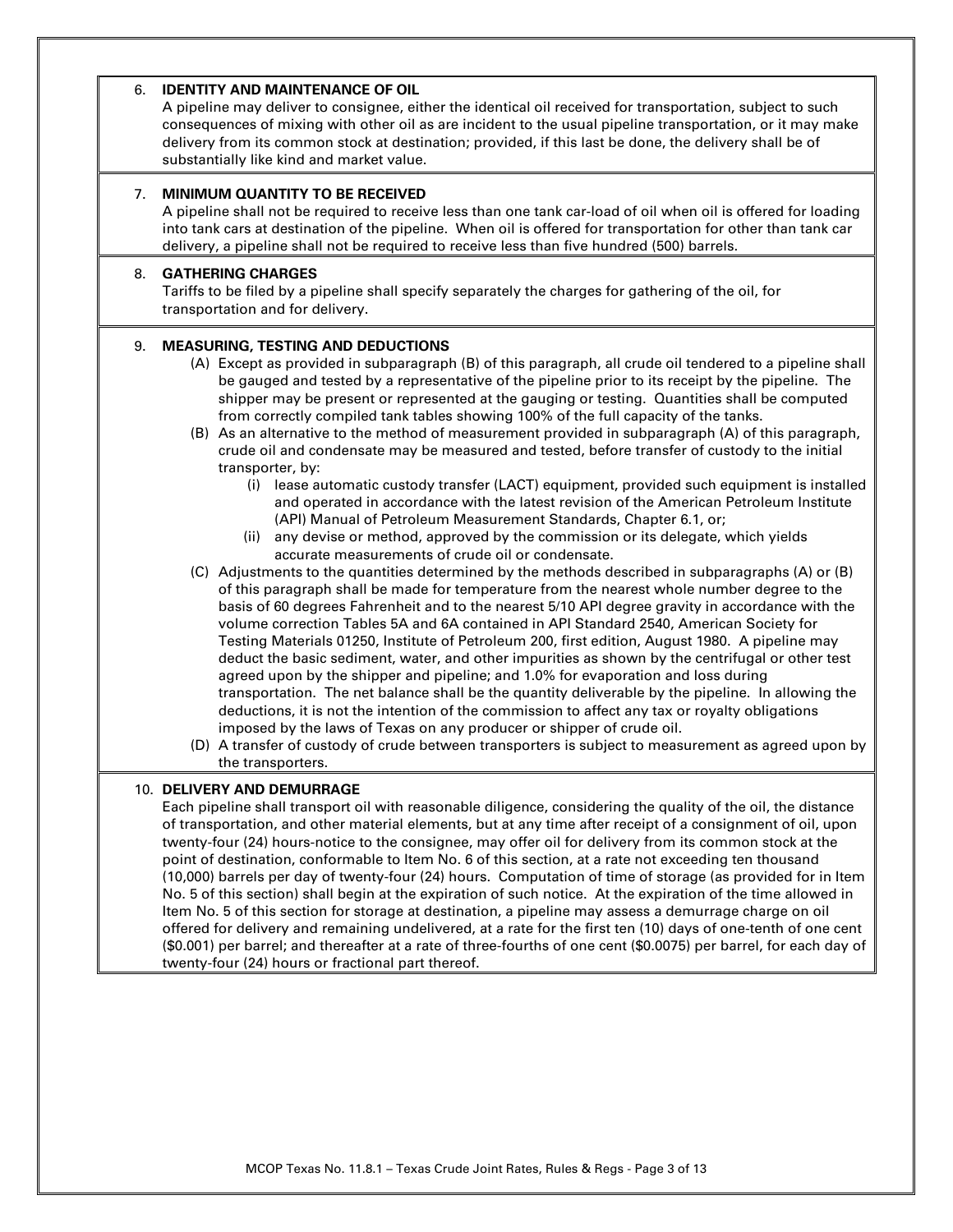#### 11. **UNPAID CHARGES, LIEN FOR AND SALE TO COVER**

A pipeline shall have a lien on all oil to cover charges for transportation, including demurrage, and it may withhold delivery of oil until the charges are paid. If the charges shall remain unpaid for more than five (5) days after notice of readiness to delivery, the pipeline may sell the oil at public auction at the general office of the pipeline on any day not a legal holiday. The date for the sale shall be not less than forty-eight (48) hours after publication of notice in a daily newspaper of general circulation published in the city where the general office of the pipeline is located. The notice shall give the time and place of the sale, and the quantity of the oil to be sold. From the proceeds of the sale, the pipeline may deduct all charges lawfully accruing, including demurrage, and all expenses of the sale. The net balance shall be paid to the person lawfully entitled thereto.

#### 12. **NOTICE OF CLAIM**

Notice of claim for loss, damage or delay in connection with the shipment of oil must be made in writing to the pipeline within ninety-one (91) days after, the damage, loss, or delay occurred. If the claim is for failure to make delivery, the claim must be made within ninety-one (91) days after a reasonable time for delivery has elapsed.

#### 13. **TELEPHONE – TELEGRAPH LINE – SHIPPER TO USE**

If a pipeline maintains a private telegraph or telephone line, a shipper may use it without extra charge, for messages incident to shipments. However, a pipeline shall not be held liable for failure to deliver any messages away from its office or for delay in transmission or for interruption of service.

#### 14. **CONTRACTS OF TRANSPORTATION**

When a consignment of oil is accepted, the pipeline shall give the shipper a run ticket, and shall give the shipper a statement that shows the amount of oil received for transportation, the points of the origin and destination, corrections made for temperature, deductions made for impurities, and the rate for such transportation.

#### 15. **SHIPPER'S TANKS, ETC. - INSPECTION**

When a shipment of oil has been offered for transportation, the pipeline shall have the right to go upon the premises where the oil is produced or stored and have access to any and all tanks or storage receptacles for the purpose of making any examination, inspection, or test authorized by this section.

#### 16. **OFFERS IN EXCESS OF FACILITIES**

If oil is offered to any pipeline for transportation in excess of the amount that can be immediately transported, the transportation furnished by the pipeline shall be apportioned among all shippers in proportion to the amounts offered by each; but no offer for transportation shall be considered beyond the amount which the person requesting the shipment then has ready for shipment by the pipeline. The pipeline shall be considered as a shipper of oil produced or purchased by itself and held for shipment through its line, and its oil shall be entitled to participate in such apportionment.

#### 17. **INTERCHANGE OF TONNAGE**

Pipelines shall provide the necessary connections and facilities for the exchange of tonnage at every locality reached by two or more pipelines, when the Commission finds that a necessity exists for connection, and under such regulations as said Commission may determine in each case.

#### 18. **RECEIPT AND DELIVERY – FOR NECESSARY FACILITIES**

Each pipeline shall install and maintain facilities for the receipt and delivery of marketable crude petroleum of shippers at any point on its line if the Commission finds that a necessity exists therefore and under regulations by the Commission.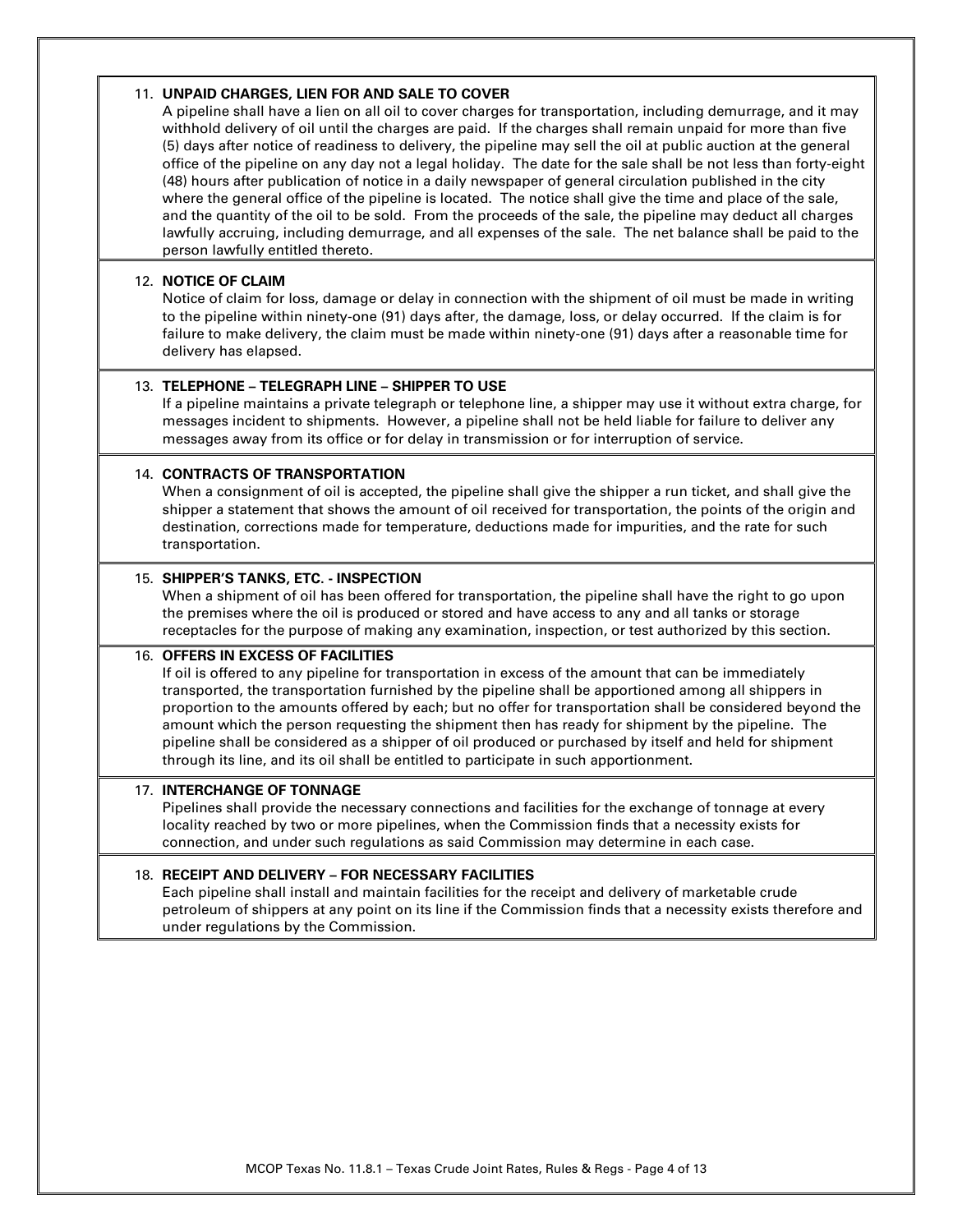#### 19. **REPORTS OF LOSS FROM FIRES, LIGHTNING AND LEAKAGE**

- (A) Each pipeline shall immediately notify the commission district office, electronically or by telephone, of each fire that occurs at any oil tank owned or controlled by the pipeline, or of any tank struck by lightning. Each pipeline shall in like manner report each break or leak in any of its tanks or pipelines from which more than five (5) barrels escapes. Each pipeline file the required information with the commission in accordance with the appropriate commission form within thirty (30) days from the date of the spill or leak
- (B) No risk of fire, storm, flood, or act of God, and no risk resulting from riots, insurrection, rebellion, war or act of the public enemy, or from quarantine or authority of law or any order, requisition or necessity of the government of the United States in time of war, shall be borne by a pipeline, nor shall any liability accrue to it from any damage thereby occasioned. If loss of any crude oil from any such causes occurs after the oil has been received for transportation, and before it has been delivered to the consignee, the shipper shall bear a loss in such proportion as the amount of his shipment is to all of the oil held in transportation by the pipeline at the time of such loss, and the shipper shall be entitled to have delivered only such portion of his shipment as may remain after a deduction of his due proportion of such loss, but in such event the shipper shall be required to pay charges only on the quantity of oil delivered. This Item No. 19 shall not apply if the loss occurs because of negligence of the pipeline.
- (C) Common carrier pipelines shall mail (return receipt requested) or hand deliver to landowners (persons who have legal title to the property in question) and residents (persons whose mailing address is the property in question) of land upon which a spill or leak has occurred, all spill or leak reports required by the commission for that particular spill or leak within thirty (30) days of filing the required reports with the commission. Registration with the commission by landowners and resident for the purpose of receiving spill or leak reports shall be required every five years, with the renewal registration starting January 1, 1999. If a landowner or resident is not registered with the commission, the common carrier is not required to furnish such reports to the resident or landowner.

#### **SECTION II Supplemental Magellan Crude Oil Pipeline Company, L.P. ("MCOP") Rules and Regulations Governing Crude Petroleum Transportation by Pipeline**

#### **20. DEFINITIONS**

"Carrier" means Magellan Crude Oil Pipeline Company, L.P. ("MCOP").

"Crude Petroleum" means either the direct liquid products of oil wells, or a mixture of the direct liquid products of oil wells with the indirect liquid products of oil or gas wells including gasoline and liquefied petroleum gases, as provided in Section 30. Additionally, Crude Petroleum moved under this tariff will not be classified as West Texas Intermediate Crude Petroleum ("WTI").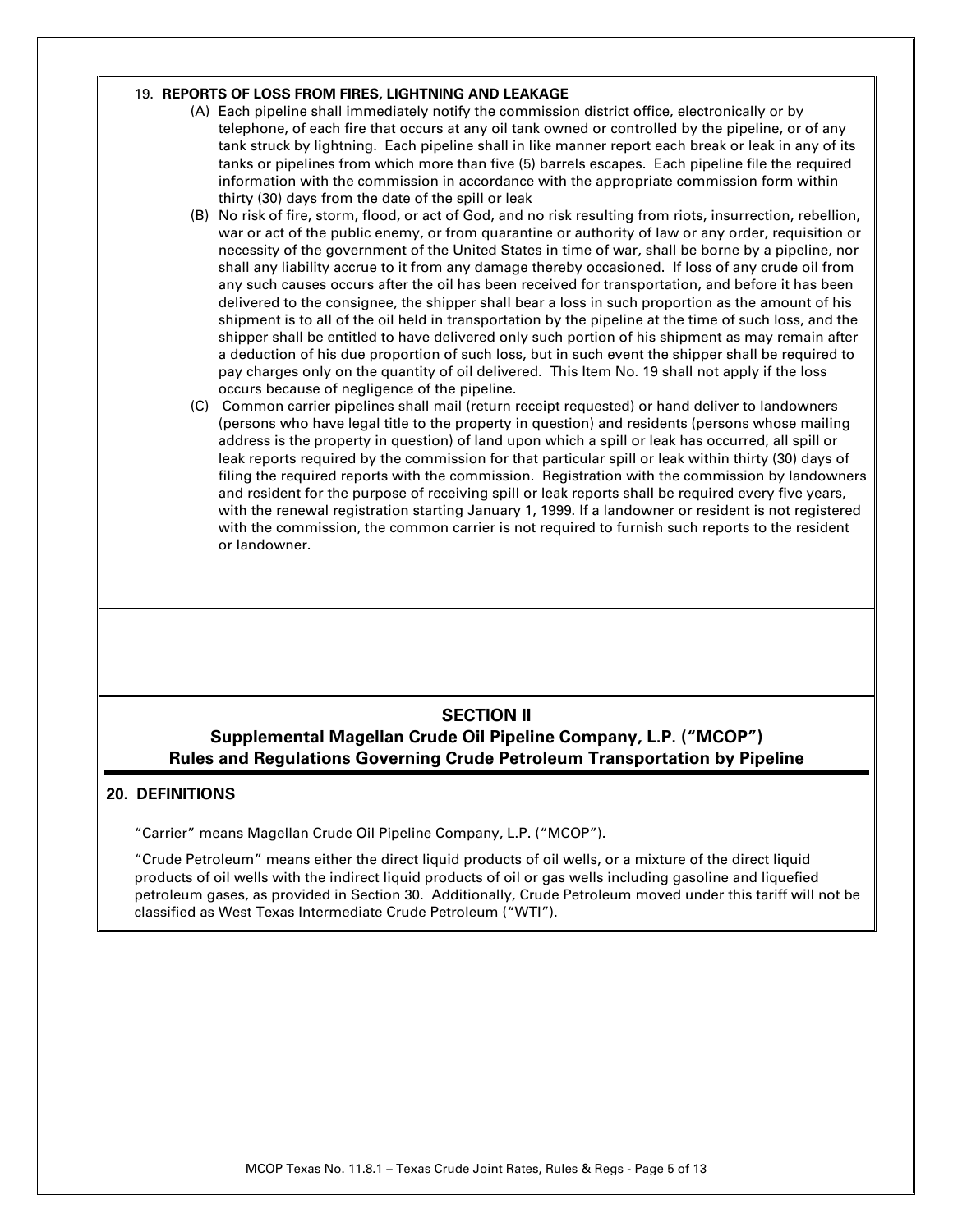#### **30. PRODUCT SPECIFICATIONS**

Shipper warrants that Crude Petroleum nominated complies with law, including RVP and VOC regulations and conforms to the following limitations:

| <b>API Gravity</b>                                                | $19^\circ$ - 70 $^\circ$ API |  |  |  |
|-------------------------------------------------------------------|------------------------------|--|--|--|
| Maximum Product Delivery Temperature                              | $120^\circ$ F                |  |  |  |
| <b>Maximum Product Viscosity</b><br>350 centistokes at 68°F       |                              |  |  |  |
| <b>Maximum Product Pour Point</b>                                 | 55°F April - September       |  |  |  |
|                                                                   | 35°F October - March         |  |  |  |
| Maximum Hydrogen Sulfide (H <sub>2</sub> S) Content in<br>Product | 30 PPM                       |  |  |  |
| Max True Vapor Pressure, psi                                      | 11 በ                         |  |  |  |

Carrier reserves the right to reject any and all Crude Petroleum nominated where the Shipper has failed to comply with all applicable laws or product specifications listed herein.

#### **40. MEASUREMENT AND TENDER DEDUCTION**

Deviation to Rule 9, the volume of Crude Petroleum received and delivered by Carrier will be measured in barrel units by meter or by gauge. Measured volumes at recorded or observed temperatures will be converted to volumes at sixty degrees Fahrenheit (60°F).

The volume of impurities in Crude Petroleum received and delivered by Carrier will be measured by an electrical or mechanical device or by physical test and such volume will be deducted from the volume of such receipts and deliveries.

A tender deduction of one tenth of one percent (0.1%) will be made to cover evaporation, interface losses, and other normal losses during transportation.

Additionally, each Shipper's over/short position for each crude type will be balanced toward zero as provided in Carrier's Over/Short Balancing Process dated May 1, 2017, available upon request.

#### **50. MINIMUM SHIPMENTS**

Deviation to Rule 7 whereby, quantities of Crude Petroleum will be accepted for transportation as a single shipment to destinations applicable herein in amounts of not less than 75,000 barrels. Quantities of less than 75,000 barrels may be accepted for transportation if necessary for proration purposes and operating conditions permit and if such Crude Petroleum is of like quality and characteristics of that currently being transported.

For efficient pipeline operations, batches may be divided into multiple segments that may deliver to destination in following month.

**60. STORAGE –** Deviation to Rule 5, whereby, storage will not be provided by the Carrier.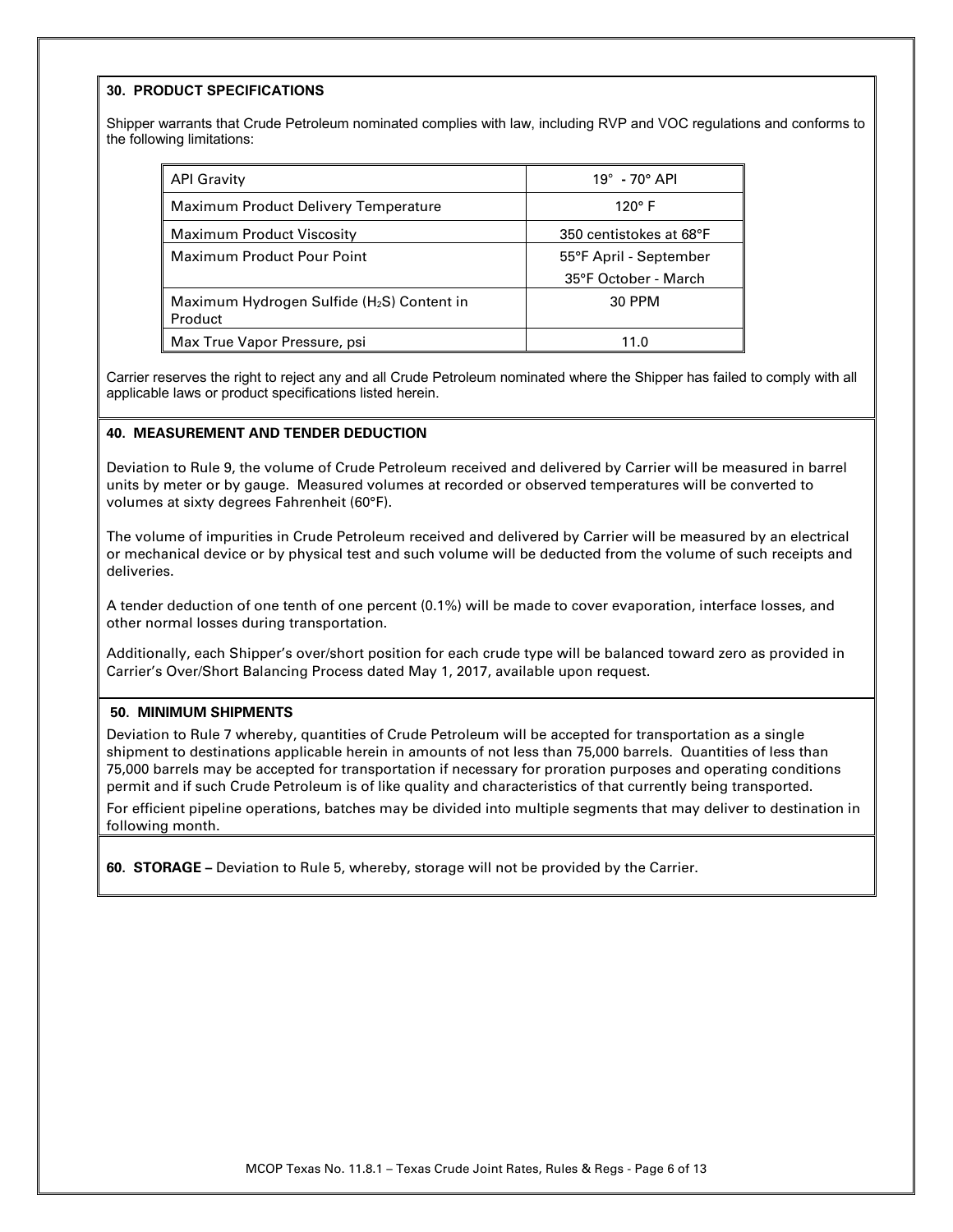#### **70. NOMINATIONS**

Crude Petroleum for shipment through Carrier's pipeline system will be received only on proper notice showing the point at which the Crude Petroleum is to be received, point or points of delivery, Consignee (if any), the product grade and the amount of Crude Petroleum to be transported. The Shipper notice must be submitted via Carrier's COBALT (or successor) system (or alternate method approved by Carrier) prior to 5:00 p.m. Central time, on the 15<sup>th</sup> day of the month preceding the month for which the nominations apply. If the fifteenth (15<sup>th</sup>) day of the month falls on a weekend or holiday, then nominations are due on the last day that is not a weekend or holiday before the fifteenth (15<sup>th</sup>) day.

Upon receipt of nominations from Shippers, Carrier may conduct upstream and downstream verifications in accordance with the terms of the Nomination Verification Procedure set forth below. To the extent that a Shipper's nomination cannot be fully verified in accordance with such terms, as determined by Carrier in its sole discretion, the Shipper's nomination will be reduced by Carrier in accordance with the Procedure set forth below.

#### Nomination Verification Procedure:

Upon receipt of each month's nominations, Carrier may verify with each receipt point and delivery point a volume based on the volumes nominated to it (the "Verified Volume").

1.) Carrier may request that upstream connecting carriers or facilities verify the Shipper's nomination of volume to Carrier by the close of the first day of the nomination month. The volumes verified will be the Shipper's Verified Volume.

2.) With respect to nominations for delivery to a specific connecting carrier or other connecting party, Carrier may contact such party and request verification of each Shipper's volume nominated for delivery to its facility. Downstream connecting carriers and other connecting parties will follow their own procedure for verifying volumes to Carrier. The volumes verified will be the Shipper's Verified Volume

#### **80. TITLE UNENCUMBERED**

The act of delivering Crude Petroleum to the Carrier for transporting shall constitute a warranty that the Shipper or Consignee has unencumbered title thereto or the unencumbered right to ship such Crude Petroleum, and that such Crude Petroleum was produced in accordance with concerned laws and regulations. When any Crude Petroleum tendered for transportation is involved in litigation, or the ownership of which may be in dispute, or which may be encumbered by lien or charge of any kind, the Carrier may require of Shippers an indemnity bond to protect it against all loss.

#### **90. LIABILITY OF CARRIER**

Notwithstanding anything in the Tariff to the contrary, Carrier shall not be liable for any loss or damage or delay caused by act of God, public enemy, quarantine, authority of law, strike, riots, fire or the act or default of Shipper or Consignee, or for any other cause not due to the negligence of the Carrier whether similar or dissimilar to the causes herein enumerated; and in case of loss from any such causes after Crude Petroleum has been received for transportation and before the same has been delivered to the Consignee, the Shipper shall bear a loss in such proportion as the amount of his shipment is to all of the Crude Petroleum in the custody of the Carrier at the time of such loss, and the Shipper shall be entitled to have delivered only such portion of his shipment as may remain after a deduction of his due proportion of such loss but in such event the Shipper shall be required to pay charges only on the quantity of Crude Petroleum delivered.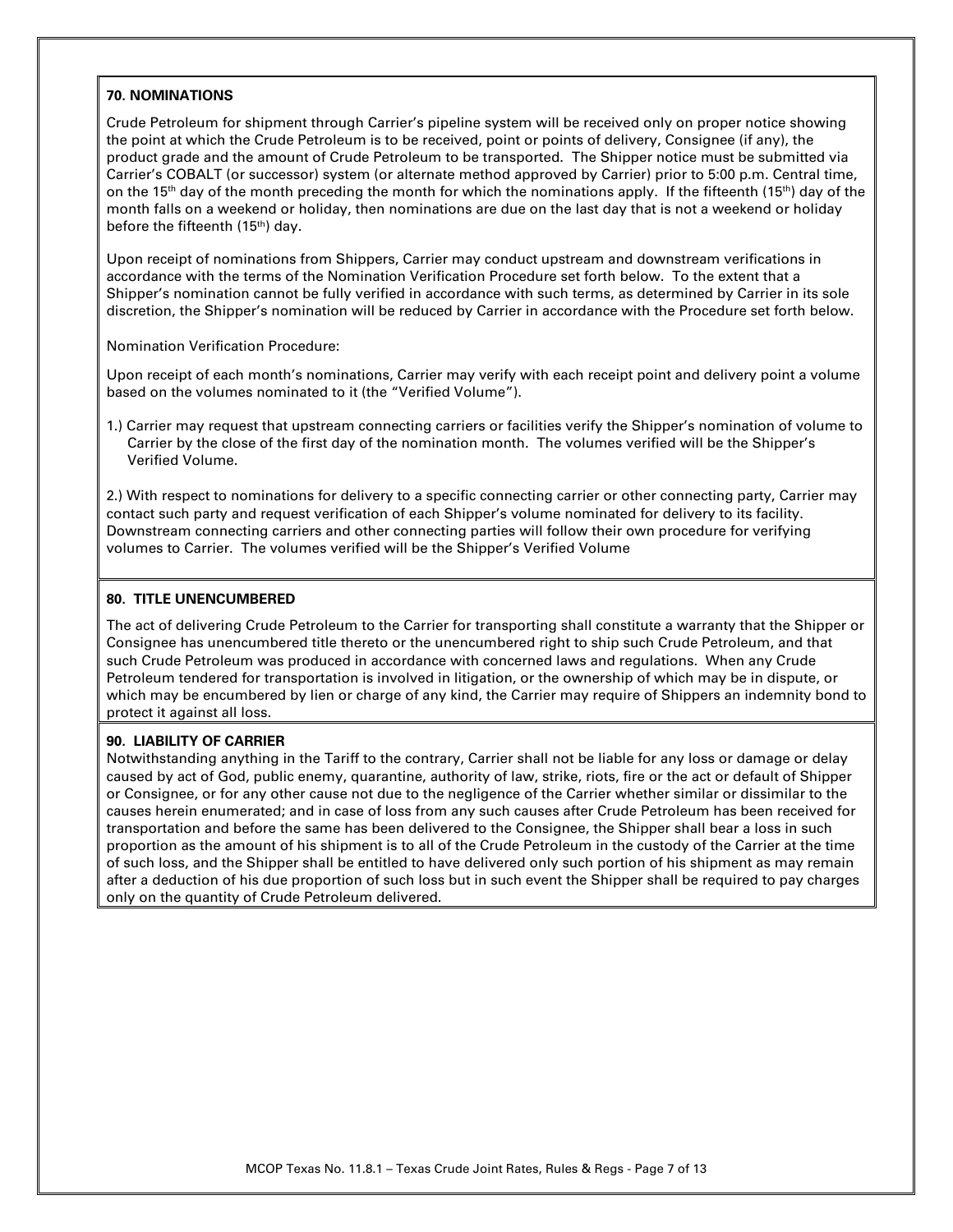#### **100. DUTY OF CARRIER**

The Carrier shall not be required to transport Crude Petroleum except with reasonable diligence, considering the quality of the Crude Petroleum, the distance of transportation and other material elements; but in the event Shipper fails to provide adequate facilities for receipt at destination or has not ascertained from the Carrier that it has facilities available for receipt at destination, Carrier shall have the right on 24 hour notices, to divert or reconsign, subject to the rates, rules and regulations applicable from point of origin to actual final destination, or make whatever arrangements for disposition as are deemed appropriate to clear the Carrier's facilities, including the right of private sale for the best price reasonably obtainable. The Carrier may be a purchaser at such sale. Out of the proceeds of said sale, the Carrier shall pay itself all transportation and all other applicable lawful charges and necessary expenses of the sale and the expense of caring for and maintaining the Crude Petroleum until disposed of and the balance shall be held for whomsoever may be lawfully entitled thereto.

#### **110. PAYMENT OF TRANSPORTATION AND OTHER CHARGES**

Shipper shall pay the transportation and all other charges accruing on Crude Petroleum delivered, adjusted to sixty degrees Fahrenheit (60°F). Carrier shall have a carrier's lien, as provided by Chapter 7 of the Texas Uniform Commercial Code, on all Crude Petroleum accepted for transportation to secure the payment of all charges and may withhold said Crude Petroleum from delivery until all of the said charges shall have been paid.

Carrier will bill Shipper each month for transportation and other charges incurred during the previous month. If such a bill is not paid within ten (10) days after date of invoice or, if later, any other due date, Carrier shall have the right to assess a late charge at an interest rate of 1.5% per month, unless such rate is greater than the maximum rate allowed by law, in which case the maximum rate allowed by law will be used. Such late charge shall accrue from ten (10) days after date of invoice until payment is made.

Carrier may require that all payments to Carrier for services pertaining to the transportation of Crude Petroleum be by wire transferred in accordance with the instructions on the Carrier's invoice to Shipper.

In the event Carrier determines that the financial condition of a Shipper or Shipper's guarantor (if any) is or has become impaired or unsatisfactory or Carrier determines it is necessary to obtain security from a Shipper, Carrier will provide notice to Shipper and Shipper will provide, at Shipper's option to the extent acceptable to Carrier in the exercise of Carrier's good faith judgment, one of the following prior to Carrier's delivery of Shipper's Products in Carrier's possession or prior to Carrier's acceptance of Shipper's Crude Petroleum: (1) prepayment of all charges by wire transfer, which shall be held by Carrier without interest accruing thereon until credited to Shipper, (2) a letter of credit at Shipper's expense in favor of Carrier in an amount sufficient to ensure payment of all such charges and, in a form, and from an institution acceptable to Carrier in Carrier's good faith judgment, or (3) a guaranty in an amount sufficient to ensure payment of all such charges, and in a form, and from a third party acceptable to Carrier in Carrier's good faith judgment. In the event Shipper fails to comply with any such requirement on or before the date supplied in Carrier's notice to Shipper, Carrier shall not be obligated to provide Shipper access to Carrier's facilities or provide services pursuant to this tariff until such requirement is fully met.

In addition to all other liens, statutory or otherwise, to which Carrier is entitled and unless the following grant is expressly prohibited by the terms of one or more security agreements or credit agreements creating prior, perfected security interests in the hereinafter-defined Collateral, Shipper hereby grants to Carrier a first priority, continuous and continuing security interest in all of the following, whether now or hereafter existing or acquired, as collateral for the prompt and complete payment and performance of Shipper's Obligations (as defined below): (a) All Crude Petroleum accepted by Carrier for transportation, or otherwise while in the possession of Carrier; (b) all other property of Shipper now in the possession of and at any time and from time to time hereafter delivered to Carrier or its agents but only while in the possession of Carrier; and (c) all of Shipper's pre-payments, deposits, balances, and credits with, and any of its claims against, Carrier, at any time existing. The property described or referred to in subsections (a) through (c) above is collectively referred to as the "Collateral." This grant secures the following (collectively the "Obligations"): (a) all antecedent, current and future transportation, special, ancillary and other lawful charges arising under or related to this tariff or the contracts entered into in connection with this tariff; (b) the repayment of any amounts that Carrier may advance or spend for the maintenance, storage or preservation of the Collateral; (c) all amounts owed under any modifications, renewals or extensions of any of the foregoing obligations; and (d) all other amounts now or in the future owed by Shipper to Carrier, whether or not of the same kind or class as the other obligations owed by Shipper to Carrier. Shipper authorizes Carrier to file such financing statements or other documents necessary to perfect and maintain the security interest herein granted.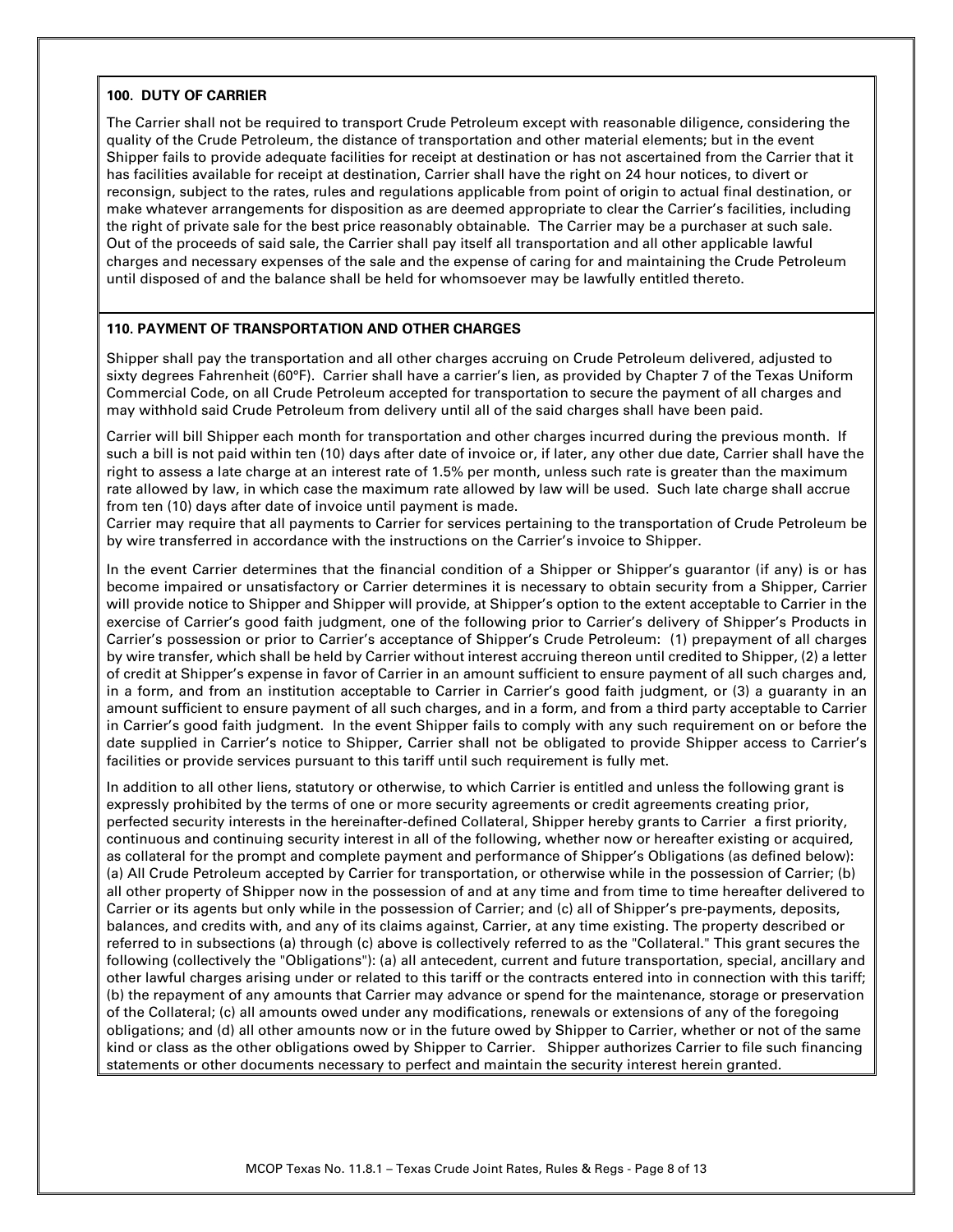#### **120. CLAIMS TIME FOR FILING**

Except where property is lost or damaged in transit by gross negligence of the Carrier, claims for loss or damage must be made in writing to the Carrier within ninety-one (91) days after delivery of the property, or in case of a failure to make delivery, then within ninety-one (91) days after a reasonable time for delivery has elapsed. Suits for loss or damage shall be instituted only within two (2) years and one (1) day after delivery of the property, or in the case of failure to make delivery, then within two (2) years and one (1) day after a reasonable time for delivery has elapsed; provided, however, that where claims have been duly filed with the Carrier, suit must be brought within two (2) years and one (1) day after notice in writing is given by the Carrier to the claimant that the Carrier has disallowed the claim or any part or parts thereof specified in the notice. Where claims for loss or damage are not filed for suits or not instituted thereon in accordance with the foregoing provisions, such claims will not be paid, and the Carrier will not be liable.

#### **150. APPORTIONMENT WHEN TENDERS ARE IN EXCESS OF FACILITIES**

When there shall be tendered to the Carrier, for transportation, more Crude Petroleum than can be immediately transported, the transportation furnished by the Carrier shall be apportioned among Shippers as provided in Magellan Crude Oil Pipeline Company, L.P.'s Pipeline Proration Policy for Houston Distribution System dated September 1, 2017.

#### **160. DESTINATION FACILITIES & ACCEPTANCE OF DELIVERY**

Carrier will deliver Crude Petroleum to a Shipper at designated destination points. Shipper is responsible for arranging adequate facilities and services to receive and take the Crude Petroleum away at the destination points.

If a Shipper is not able to receive Crude Petroleum from Carrier at the time when Carrier has scheduled a delivery and if Carrier has no means of withholding delivery of such Crude Petroleum, then Carrier shall have the right to sell such Crude Petroleum to the first available purchaser at the best price reasonably obtainable; to use the proceeds thereof to pay pipeline transportation charges which shall be due as if delivery had been made; and to pay the balance of such proceeds to Shipper, unless conflicting claims for such remaining proceeds have been received by Carrier in which case Carrier shall be entitled to hold the balance of such proceeds for whomsoever may be entitled thereto.

#### **170. APPLICATION OF RATES FROM AND TO INTERMEDIATE POINTS**

Crude Petroleum received from a point on Carrier's lines which is not named in this tariff, but which is intermediate to a point from which rates are published, will be assessed the rate in effect from the next more distant point published in this tariff.

Crude Petroleum destined to a point on Carrier's lines which is not named in this tariff, but which is intermediate to a point to which rates are published, will be assessed the rate in effect to the next more distant point published in this tariff.

#### **180. LINE FILL REQUIREMENTS**

Prior to delivering barrels out of Carrier's pipeline system, each Shipper may be required to supply a pro rata share of Crude Petroleum necessary for pipeline fill to ensure efficient operation of Carrier's pipeline system and Carrier shall, at a minimum, revise its line fill apportionment every calendar quarter based on the volume shipped during such calendar quarter. Crude Petroleum provided by Shippers for this purpose shall be redelivered to Shipper promptly after Shipper's share changes and also promptly after (1) Shipper's shipments have ceased and the Shipper has notified Carrier in writing of its intention to discontinue shipments in Carrier's system, and (2) Shipper balances have been reconciled between Shipper and Carrier. Carrier, at its discretion, may require advance payment of transportation charges on the volumes to be cleared from Carrier's system, and any unpaid account receivables, before final delivery will be made. Carrier shall have a reasonable period of time, not to exceed ninety (90) days, from the receipt of said notice to complete administrative and operational requirements incidental to Shipper withdrawal not to exceed ninety (90) days.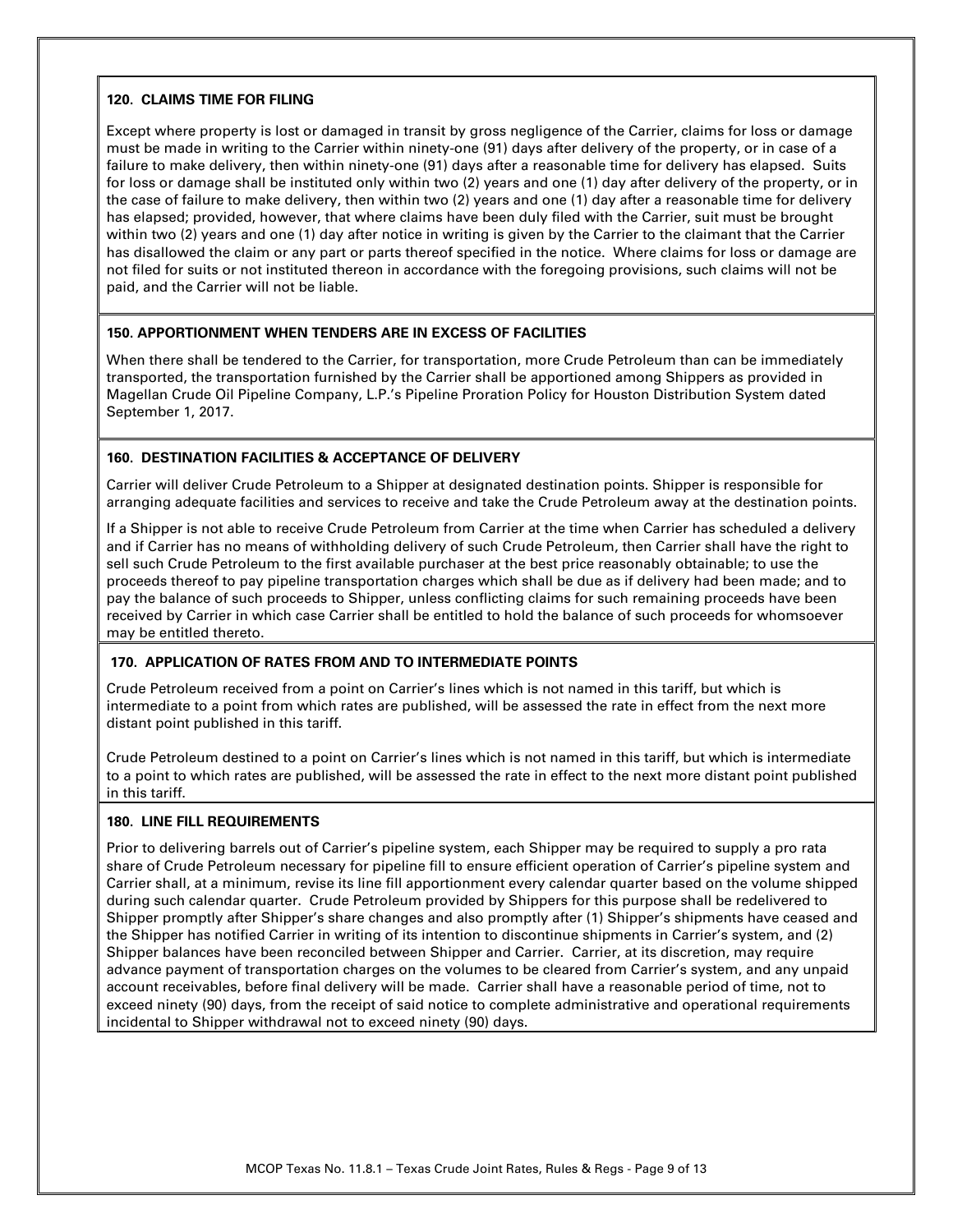#### **190. ORIGINATION FACILITIES**

Crude Petroleum will be received only from pipelines, tanks, or other facilities that are provided by Shipper or Shipper's designee, or a connecting carrier. Carrier will determine and advise Shippers of the size and capacity of such facilities to be provided at the point of receipt to meet the operating conditions of Carrier's facilities at such point. Carrier will not accept Crude Petroleum for transportation unless Shipper has provided such facilities.

#### **200. STORAGE IN TRANSIT (SIT)**

When requested via Carrier's nomination process as referenced in Item 70-Nominations, tenders of Crude Petroleum may be stored in-transit under the conditions described below.

- Carrier only provides storage necessarily incident to transportation (Item 60 Storage). Shippers will be required to provide their own storage facilities at Magellan's East Houston Terminal to the extent Shippers require storage beyond that necessarily incident to transportation. Connections between Shippers' storage facilities and Carrier's pipeline system shall meet Carrier's operational requirements for such connections.
- When Shippers provide such storage facilities, they shall cause accurate records to be kept showing the number of barrels of Crude Petroleum stored in such storage facilities. Carrier shall have access to these records at all reasonable times, to the extent Carrier is not already in possession of such information as a result of its pipeline and storage operations. At no time shall the Barrels of Crude Petroleum stored in such storage facilities exceed the working capacity of such storage facilities. If Carrier has a reasonable basis to believe that Shipper's records are not accurate, if requested by Carrier, Shipper shall certify as to the accuracy of such records. Volumes re-originated from Shipper's storage facilities at Magellan's East Houston Terminal shall never exceed the number of Barrels of Crude Petroleum then stored in such storage facilities.
- When Shippers request Crude Petroleum to be delivered to their own storage facilities at Magellan's East Houston Terminal to be utilized as storage in-transit, such Shippers will be charged the applicable transportation rate from the Origin to the Magellan's East Houston Terminal delivery point within the Destination. Barrels of Crude Petroleum so moved shall count as a Shipment toward Shipper's Historical Shipment Status under Carrier's Pipeline Proration Procedures.
- When Crude Petroleum is reshipped out of Shipper's storage facilities from Magellan's East Houston Terminal storage-in-transit delivery point within the Destination, Carrier shall collect any applicable transportation charges based on the difference between the rate paid to Magellan's East Houston Terminal delivery point within the Destination and the rate in effect on the date of reshipment. Such reshipped volume shall not count as a Shipment toward Shipper's Historical Shipment Status under Carrier's Pipeline Proration Procedures.
- Crude Petroleum offered for reshipment under this item shall be accepted for shipment through the nomination process referenced in Item 70-Nominations and only at such times as it shall not interfere with or delay original shipments from the Origin to delivery points within the Destination. Furthermore, during any prorationing of Carrier's pipeline system, the reshipment of the storage in-transit Barrels will be subordinate to all other shipments nominated for the month pursuant to Carrier's Pipeline Proration Procedures and Item 150. This Item 200 does not create an Origin on Carrier's pipeline system at Magellan's East Houston Terminal.

Reshipment of storage in-transit Barrels will be governed by all applicable rules and regulations contained in this Tariff, including but not limited to Item 30-Product Specifications, Item 50-Minimum Shipments and Item 70- Nominations.

**Please note that the provisions of Section I are hereby amended or supplemented, as applicable by the provisions of Section II. In the event of any conflict between Section I and Section II of this tariff, Section II will govern.**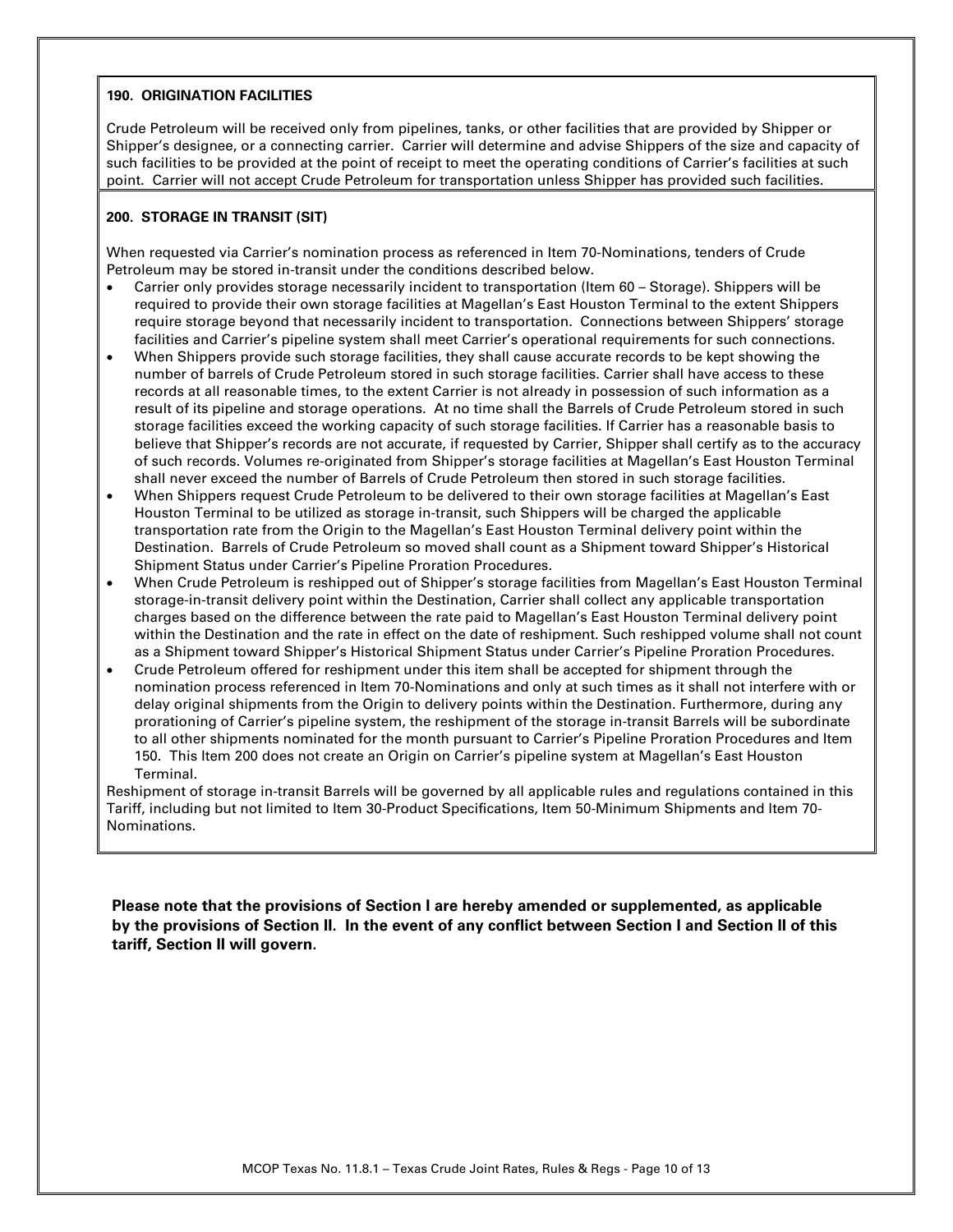### **SECTION III**

**JOINT RATES** 

**In Connection with HoustonLink Pipeline Company, LLC**

### **TABLE OF JOINT RATES**

Rates are for Pipeline Transportation Only. **[U]** Unchanged. All rates in this item are unchanged. *(Rates are In Cents Per Barrel)*

| <b>ITEM</b> | <b>FROM</b>                                           | TO                                                                                                                      | <b>RATE</b> |
|-------------|-------------------------------------------------------|-------------------------------------------------------------------------------------------------------------------------|-------------|
|             | TC Terminals LLC's<br><b>Houston Tank</b><br>Terminal | Magellan East Houston Terminal [Note 1]                                                                                 | 33.33       |
|             |                                                       | Deer Park Refinery<br>Lyondell (Houston Refining)<br>Valero Houston<br>Chevron (PRSI)<br>Speed Jct.                     | 48.33       |
| 250         |                                                       | Exxon - Genoa Jct.<br><b>[W]</b> Converge – Genoa Jct.                                                                  | 48.33       |
|             |                                                       | Marathon Galveston Bay Refinery, Texas City<br>Marathon Bay Plant, Texas City<br>Valero Texas City Refinery, Texas City | 78.33       |
|             |                                                       | Galena Park Terminal [Note 1]                                                                                           | 48.33       |